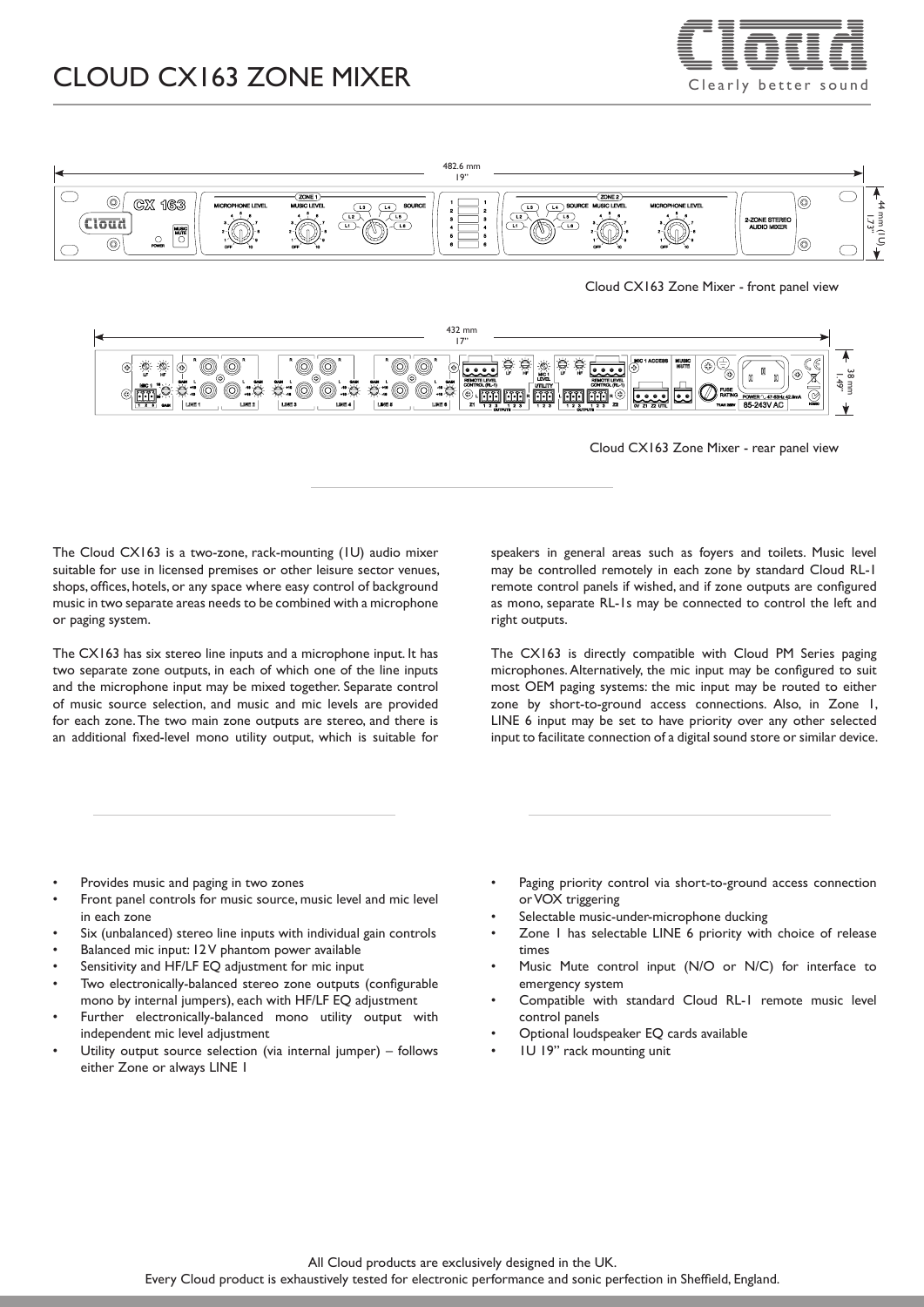

#### Block Diagram



## System Example



CONTROL PANEL

The example shows a CX163 used to provide music and paging in two separate areas (zones) of a pub or bar. Each area can set its own volume by means of the local RL-1 remote control panels (optional). Alternatively, it can be set from the front panel of the mixer itself. Music at a lower level could be made available to a third area, such as the lobby or toilets.

Paging to either or both zones is achieved using a paging mic (such as the Cloud PM4), which would typically be located somewhere other than either of the two zones.

Note that the jukebox is shown connected to Line input 6; If Line 6 Priority is enabled in the mixer, then whenever the jukebox is in use it will always be heard in Zone 1, regardless of the music source setting.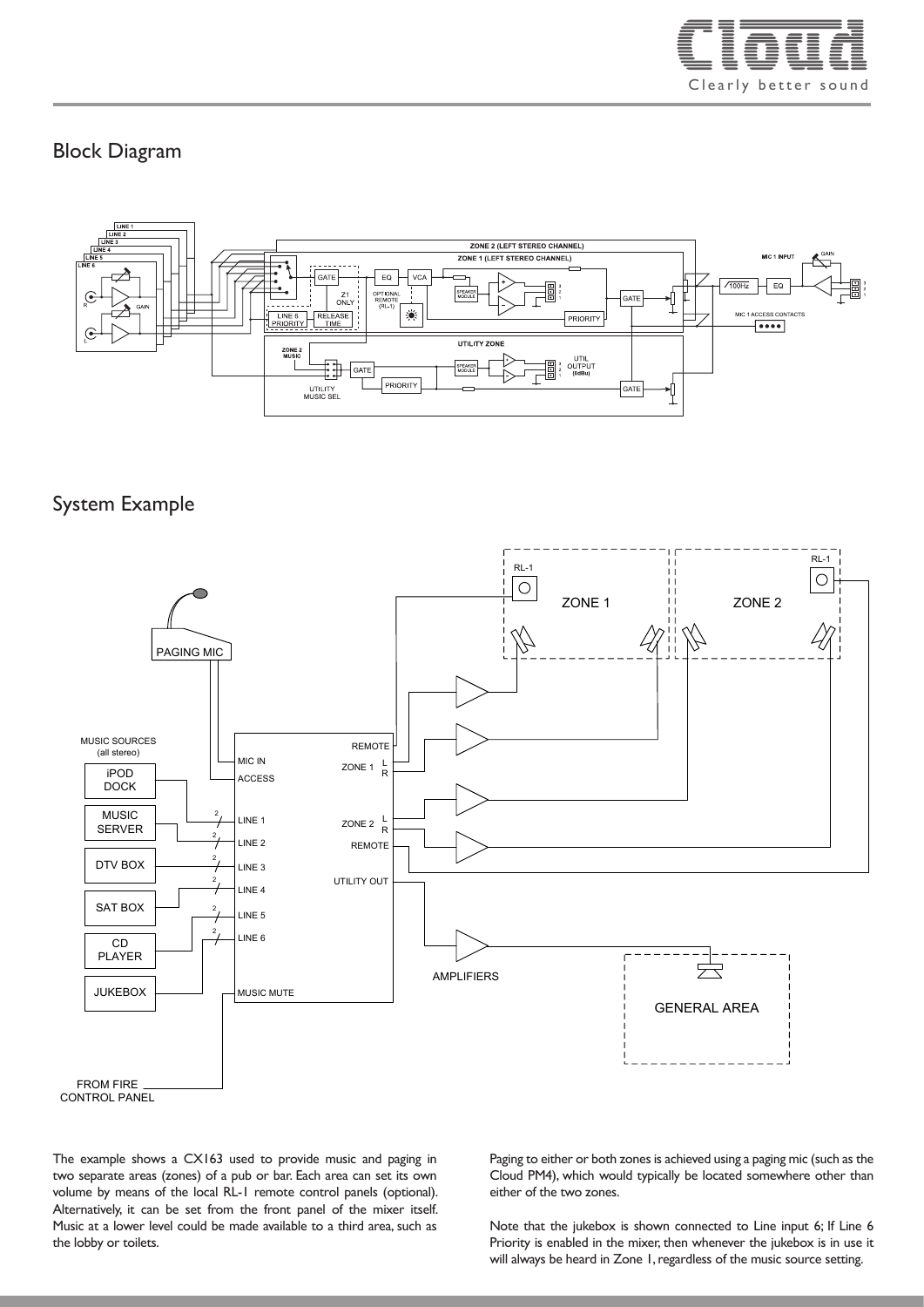

## Technical Specifications

| Line inputs                          |                                              |
|--------------------------------------|----------------------------------------------|
| <b>Frequency Response</b>            | 20 Hz to 22 kHz, +0/-0.5 dB                  |
| <b>Distortion</b>                    | <0.05% typical, 20 Hz to 20 kHz              |
| Sensitivity                          | 100 mV (-17.8 dBu) to 1.5 V (+6 dBu)         |
| Input Gain Control Range             | 24 dB                                        |
| Input Impedance                      | 48 kohms                                     |
| Headroom                             | $>20$ dB                                     |
| Noise                                | <- 84 dB, 20 Hz to 22 kHz @ 0 dB gain        |
| Equalisation                         | LF: +/-10 dB @ 50 Hz, HF: +/-10 dB @ 10kHz   |
| Microphone input                     |                                              |
| <b>Frequency Response</b>            | -3 dB @ 100 Hz (filter) to 20 kHz, +/-0.5 dB |
| <b>Distortion</b>                    | <0.05%, 20 Hz to 22 kHz                      |
| Gain Range                           | 10 dB to 50 dB                               |
| Input Impedance                      | >2 kohms                                     |
| Common Mode Rejection                | >70 dB @ I kHz                               |
| Headroom                             | $>20$ dB                                     |
| Noise                                | -128 dB EIN, 20 Hz to 22 kHz @ 0 dB gain     |
| Equalisation                         | LF: +/-10 dB @ 100 Hz, HF: +/-10 dB @ 5 kHz  |
| Outputs                              |                                              |
| Output level (nominal)               | 0 dBu                                        |
| Maximum output level                 | $+20$ dBu                                    |
| Minimum load impedance               | 1.2 kohms                                    |
| General                              |                                              |
| Power input                          | 85 V to 253 V AC, 50/60 Hz                   |
| Current consumption                  | 42.9 mA at 240 V                             |
| <b>Fuse Rating</b>                   | IA                                           |
| Fuse Type                            | TIA, $20 \times 5$ mm                        |
| Dimensions ( $w \times h \times d$ ) | 482.6 mm x 44 mm (IU) x 152.5 mm             |
|                                      | $19'' \times 1.73''$ (IU) $\times 6''$       |
| Shipping Dimensions (w x h x d)      | 560 mm x 140 mm x 290 mm                     |
|                                      | $22'' \times 5.5'' \times 11.4''$            |
| Weight                               | 2.10 kg                                      |
|                                      | 4.63 lb                                      |
| Shipping Weight                      | 3.2 kg                                       |
|                                      | $7.2$ lb                                     |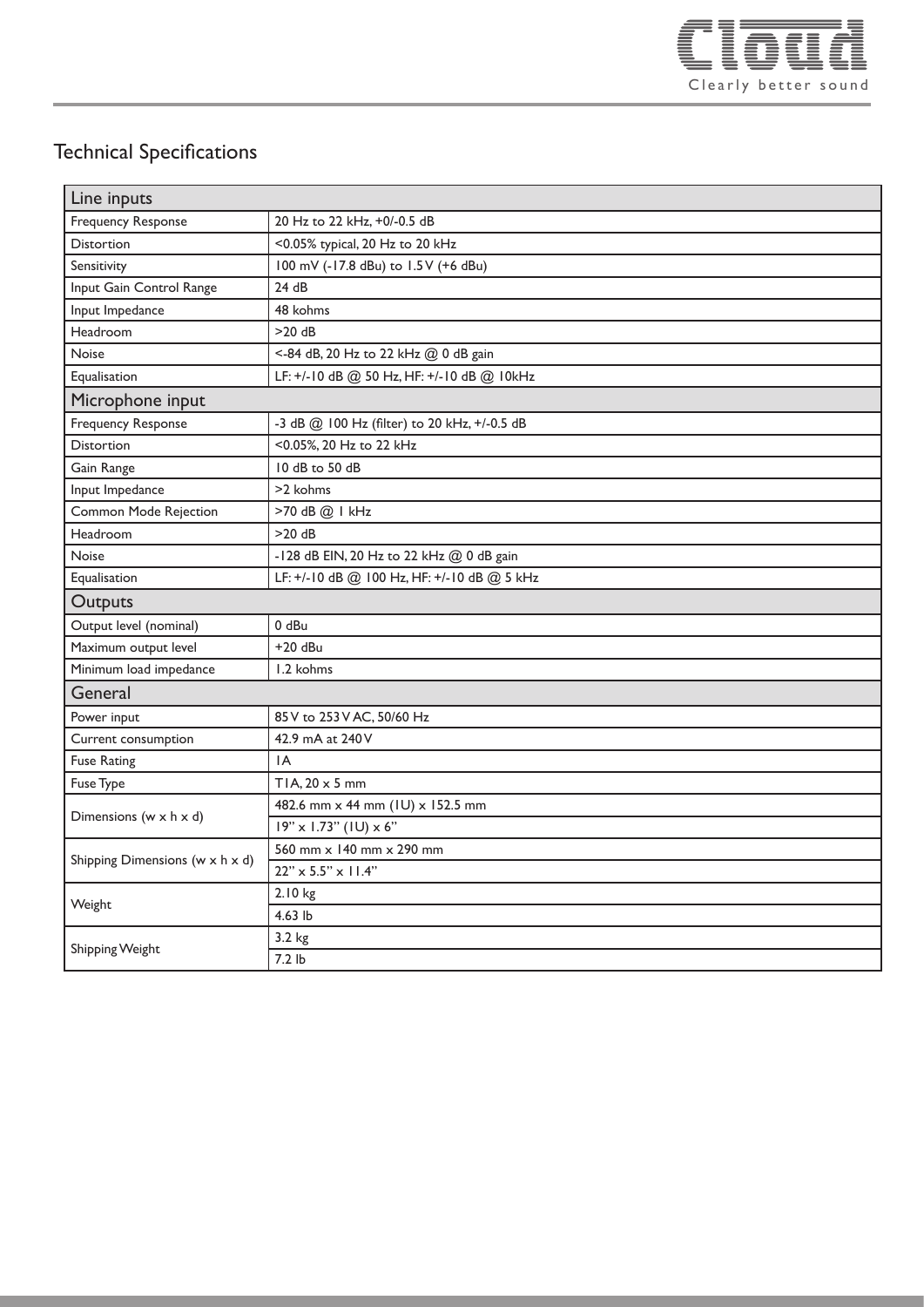

#### Graphs



Mic THD+N

Music Frequency Response







Last.at1



Last.at1



d B u

0.001

0.002

 $0.0$ 

 $0.01$ 

 $\alpha$ 

 $0.0$ 

 $0.05$ 

0.1

Last.at1

Music Frequency Response





Last.at1